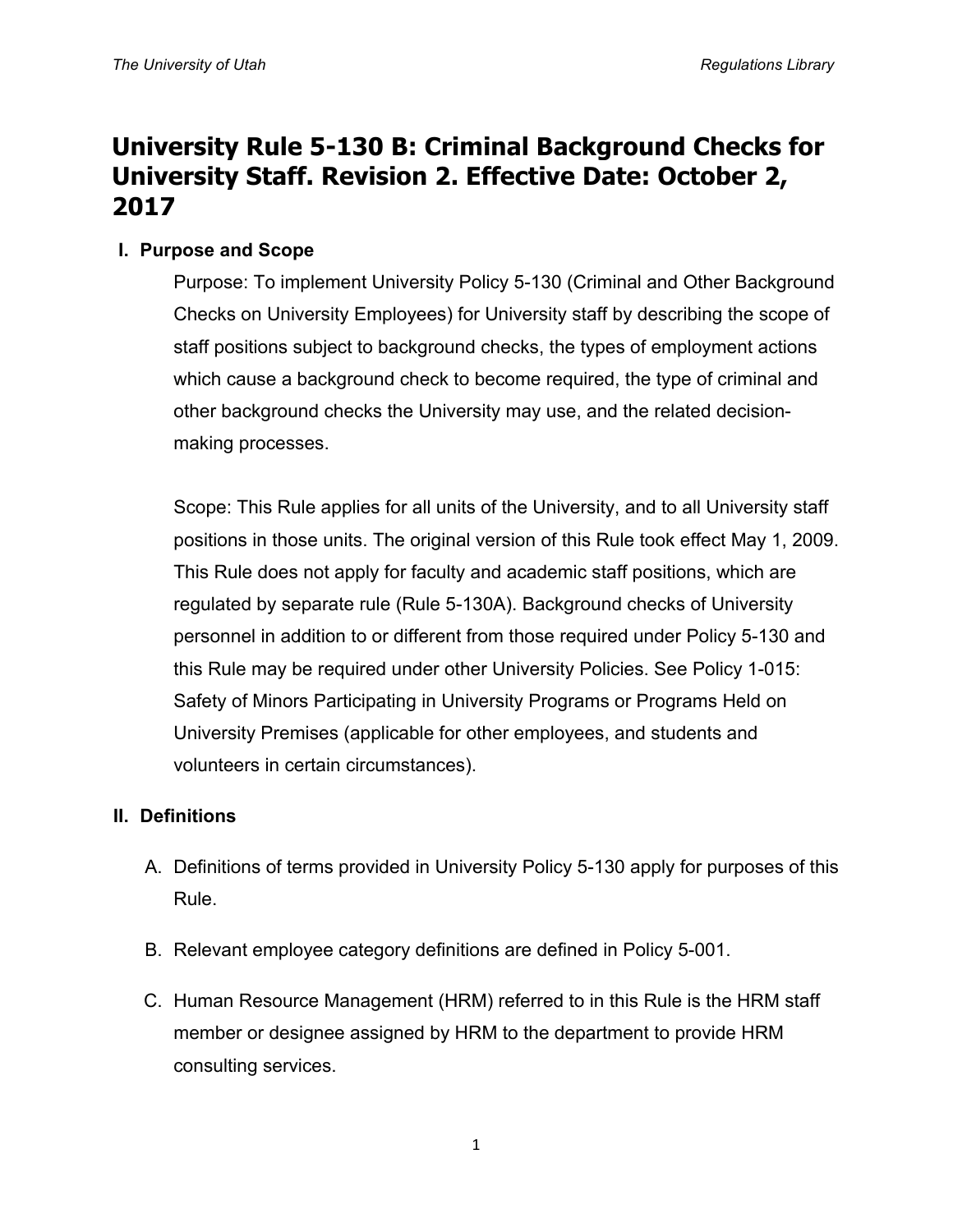D. University of Utah Health (U of U Health) unit– for purposes of this Rule and Rule 5-130 A, is defined as any unit of the University which administratively reports through the office of the Senior Vice President for Health Sciences (including all academic units and clinical care units, as more fully described in Rule 5-130 A).

#### **III. Rule**

- A. Covered Positions Staff positions for which a Criminal Background Check (CBC) is required under this Rule when an employment action occurs as specified in Part III-B are:
	- 1. For all U of U Health units, all staff positions, regardless of percentage of FTE, are Covered Positions.
	- 2. For all other units of the University (not included in U of U Health) Covered Positions include:
		- a. Benefited Staff Positions (.50 FTE or greater, Regular).
		- b. Non-Benefited Staff Positions including Temporary and Part-Time positions (any % FTE) that are classified as:
			- i. Security Sensitive as defined by Utah Board of Regents Rule R847-3, 3.9; or
			- ii. Involving Significant Contact with minors under 21 as defined by Utah Board of Regents Rule R847-3, 3-10.
		- c. Designated Division/Department Positions

A designated unit (Division, Department or sub-unit), in consultation with HRM, may determine that ALL positions require a Criminal Background Check to meet State or Federal Regulations, the provisions of Regents Rule R847, departmental standards, or for other business related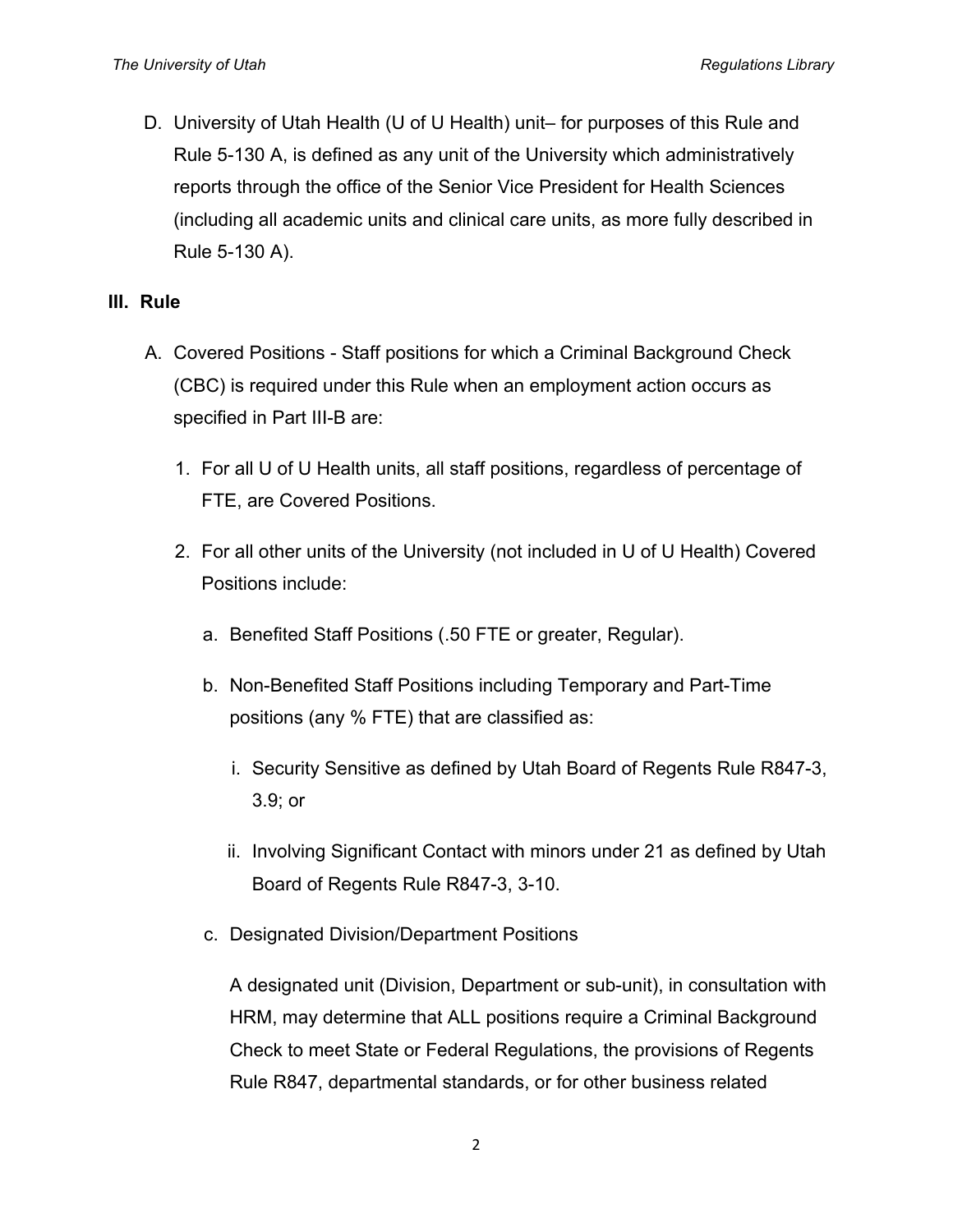reasons. The designated unit must uniformly apply all requirements for a CBC.

- B. Staff employment actions which cause a background check to become required for an employee in a Covered Position are:
	- 1. New Hires: All new hires for a Covered Position, with a Hire Date on or after the original effective date of this Rule (May 1, 2009) are subject to a preemployment CBC in accordance with the position requirements as outlined above.
	- 2. Rehires: All rehires for a Covered Position with a Rehire Date on or after the original effective date of this Rule (May 1, 2009) are subject to a preemployment CBC in accordance with the position requirements as outlined above. However, if a CBC on the rehire candidate was previously conducted by the University within 12 months preceding the Rehire Date, the University may determine that the previous CBC satisfies the requirements of this Rule.
	- 3. Transfers (Promotion, Lateral, Demotion) Hiring units are required to initiate a CBC on any employee transferring into a Covered Position, provided the University has not previously completed a CBC on the employee. The promotion, lateral transfer, or demotion to a Covered Position is contingent on satisfactory completion of the CBC.
	- 4. FTE Increases: An increase in an employee's percentage of Full Time Equivalent (%FTE) which results in a change from a non-covered position to a Covered Position, will require the unitt to initiate a CBC, provided the University has not previously completed a CBC on the employee. The FTE increase which necessitates a CBC is contingent on satisfactory completion of the CBC.
- C. Reasonable Cause provision for all existing staff employees

3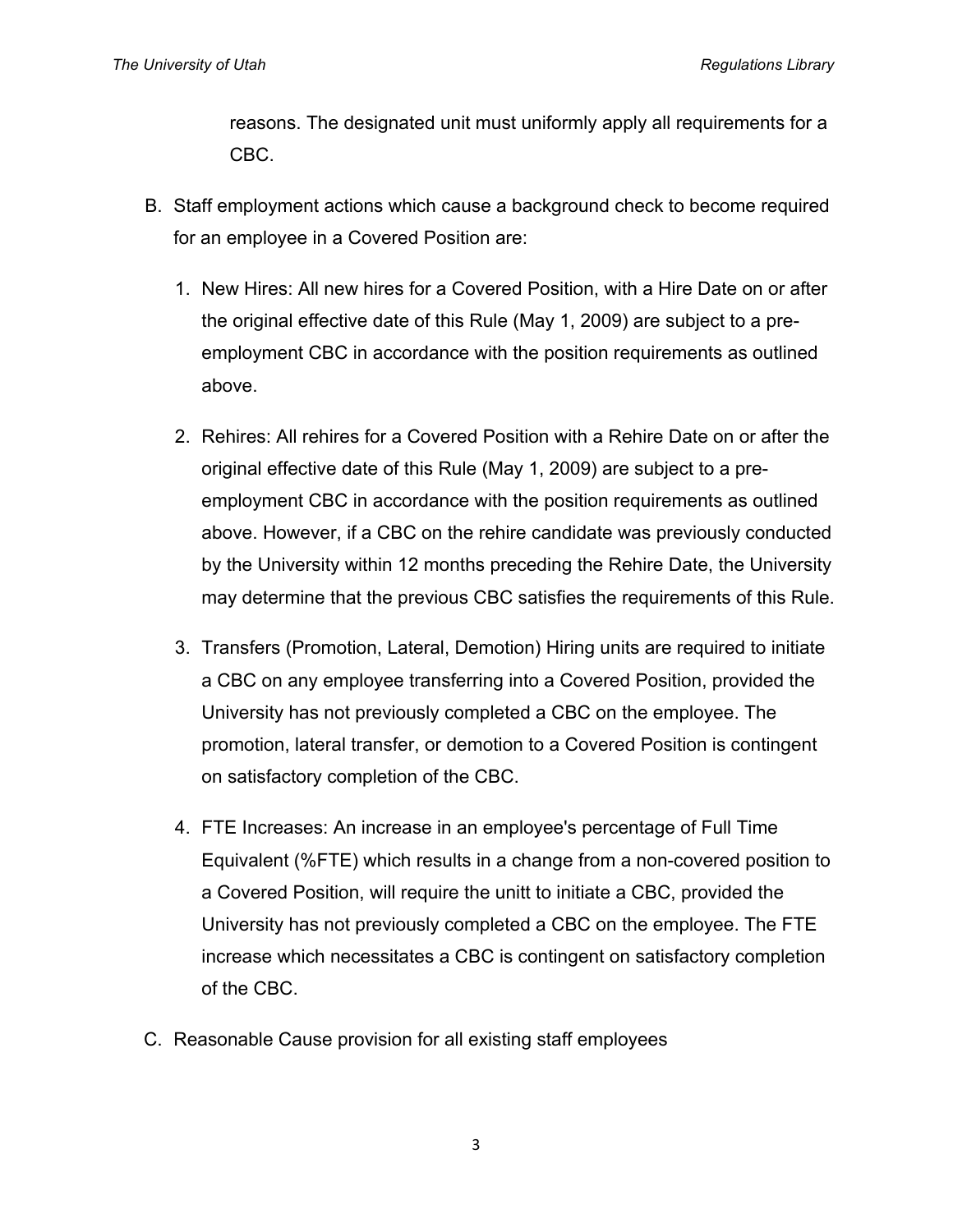The University may conduct a background check for an existing staff employee if a determination is made that there is reasonable cause to believe the staff employee poses a threat or has committed a crime.

D. Criminal Background Check (CBC) packages

[Note: the following description of typical background check contents is provided for illustrative purposes, and the University may from time to time modify the type and extent of background checks as needed, without revision of this Rule.]

- 1. The University's standard Campus CBC package is a domestic United States search of Credit Bureau and other records to determine counties of residence for the previous seven years. Up to three aliases are checked, and any felony and misdemeanor convictions are reported. The standard Campus CBC package also includes a check of the Sex Offender Registry.
- 2. As determined by the hiring unit in consultation with Human Resources, more extensive CBC packages may be appropriate. Additional elements that may be included in a customized package include: employment, education, or professional license verification; Fraud and Abuse Control Information System (FACIS); Office of Inspector General (OIG) Medicare Fraud Exclusion List, Excluded Parties List System (EPLS), Motor Vehicle Report, Credit Report and/or other elements.
- E. Criminal Background Check (CBC) adjudication

If a background check reveals a criminal background, which may or may not have been disclosed by the applicant or employee, University Human Resources initiates a consultative process to evaluate and adjudicate the CBC results, in accordance with University Policy 5-130 and the Fair Credit Reporting Act.

An initial review of CBC results is conducted by HRM to identify any felony or misdemeanor convictions. If the CBC results contain no convictions, with the exception of minor motor vehicle related violations, HRM will clear the

4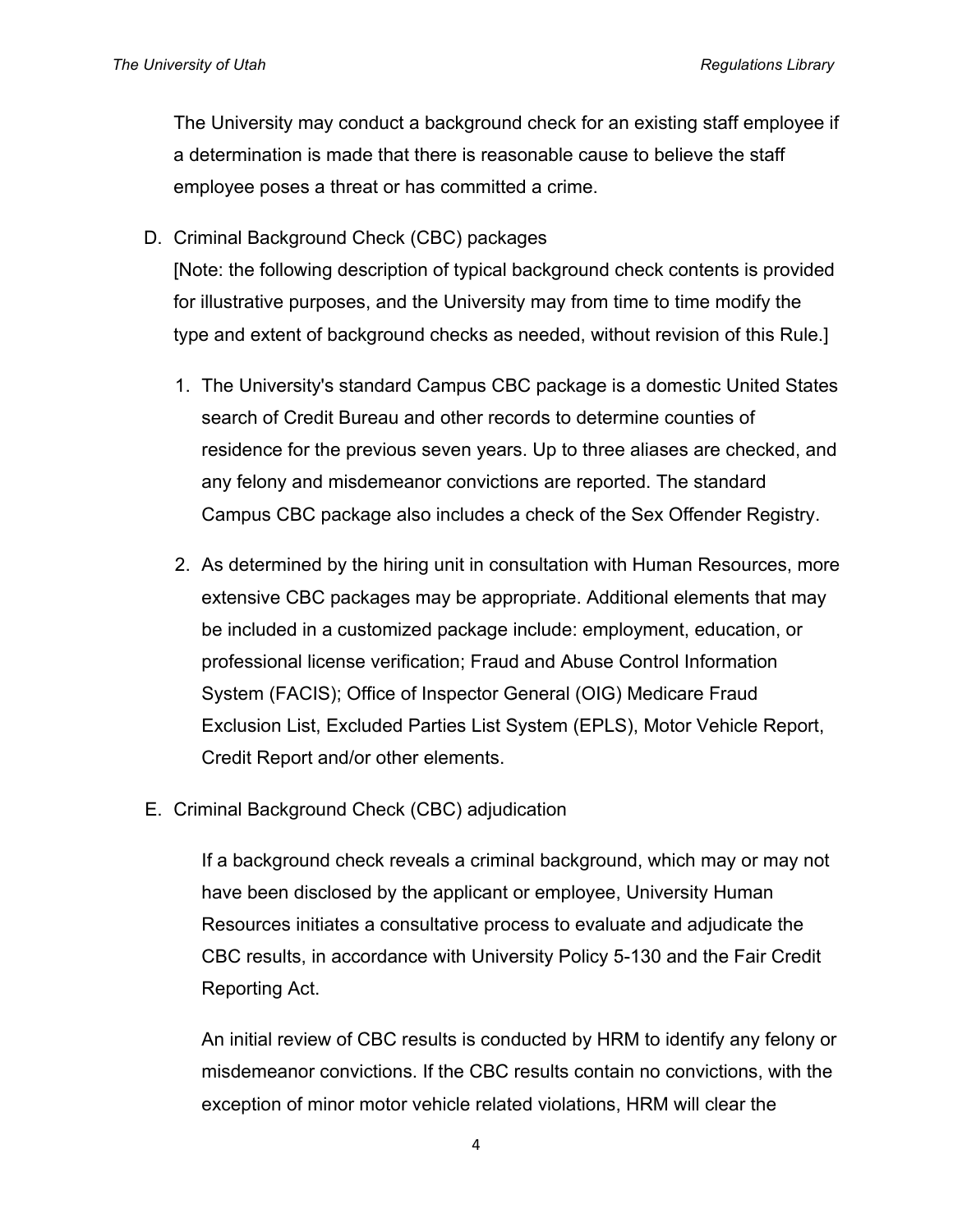individual for hire to (or continuation in) the position and notify the hiring manager. In the event a CBC report includes felony or misdemeanor convictions which were not self-disclosed by the individual, the individual will generally not be cleared for hire due to falsification.

In the event there is a discrepancy between what the individual self-disclosed and what was reported on the CBC, HRM may confer with the individual and/or the hiring manager as appropriate before adjudicating the CBC. In the event serious misdemeanor or felony conviction(s) are reported, and a consensus has not been reached in the initial conference with the hiring manager, HRM may engage a representative of the Office of General Council and/or the unit's Cognizant Vice-President or designee in the evaluation. In a consultative role, HRM will facilitate an assessment of the overall risk posed to persons and property, and may determine that an individual with a criminal history should be considered eligible to obtain or retain the position, or that additional documentation should be required. The risk assessment will include:

- a. the number of crimes committed;
- b. the severity of those crimes;
- c. the length of time since they were committed;
- d. the likelihood of recidivism;
- e. the security sensitivity of the position sought by the applicant or held by the existing employee; and
- f. other factors that may be relevant.
- F. Costs. The University will not require applicants or existing employees to pay the costs of a criminal or other background check as a condition of employment.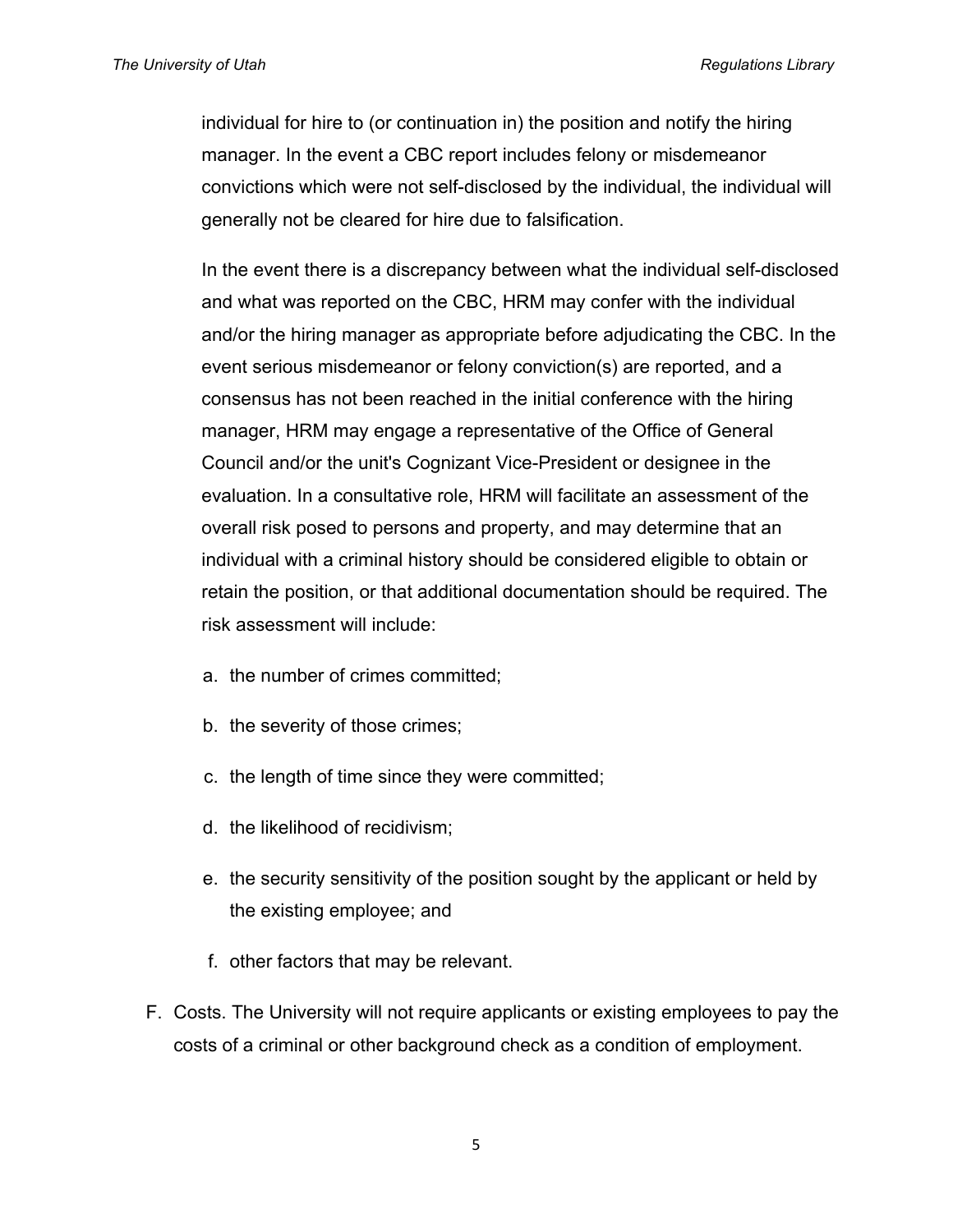[Note: Parts IV-VII of this Regulation (and all other University Regulations) are Regulations Resource Information – the contents of which are not approved by the Academic Senate or Board of Trustees, and are to be updated from time to time as determined appropriate by the cognizant Policy Officer and the Institutional Policy Committee, as per Policy 1-001 and Rule 1-001.]

- **IV.** Procedures, Guidelines, Forms and Other Related Resources
	- A. Rules
	- B. Procedures
	- C. Guidelines
	- D. Forms
	- E. Other related resource materials

#### **V. References**

- A. University Policy 5-130
- B. University Rule 5-130A (Faculty and Academic Staff)
- C. Policy 1-015: Safety of Minors Participating in University Programs or Programs Held on University Premises
- D. Utah Board of Regents Rule R847-3, 3.9
- E. Office of Inspector General http://oig.hhs.gov/
- F. Excluded Parties List System https://www.epls.gov/

# **VI. Contacts**

Policy officer:

Chief Human Resource Officer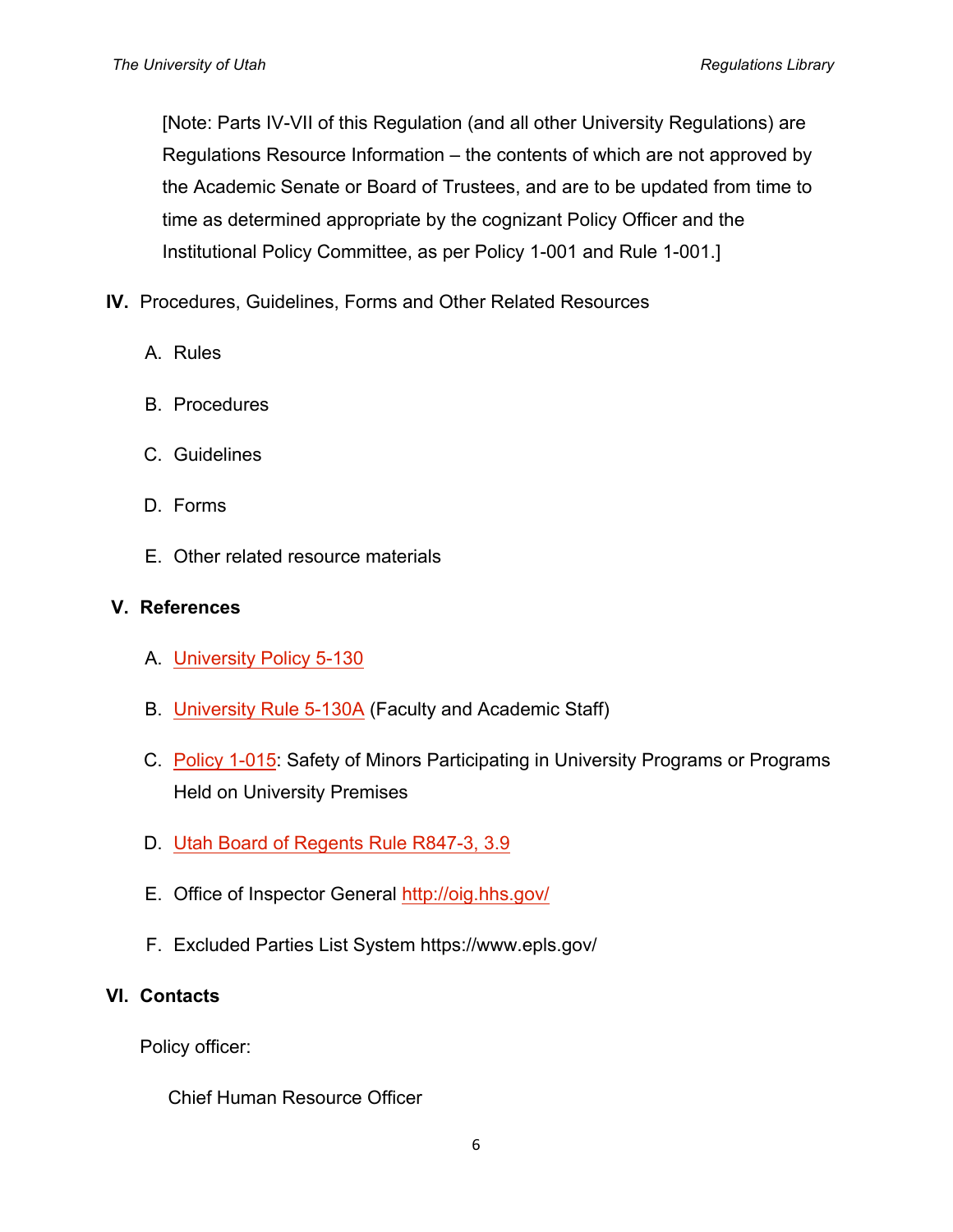#### Policy owner:

Human Resources, Director of Employment Services,

These officials are designated by the University President or delegee, with assistance of the Institutional Policy Committee, to have the following roles and authority, as provided in University Rule 1-001: "A 'Policy Officer' will be assigned by the President for each University Policy, and will typically be someone at the executive level of the University (i.e., the President and his/her Cabinet Officers). The assigned Policy Officer is authorized to allow exceptions to the Policy in appropriate cases.... "

"The Policy Officer will identify an 'Owner' for each Policy. The Policy Owner is an expert on the Policy topic who may respond to questions about, and provide interpretation of the Policy; and will typically be someone reporting to an executive level position (as defined above), but may be any other person to whom the President or a Vice President has delegated such authority for a specified area of University operations. The Owner has primary responsibility for maintaining the relevant portions of the Regulations Library... . [and] bears the responsibility for determining -requirements of particular Policies... ." University Rule 1-001-III-B & E

#### **VII. History**

Current version: Revision 2

Presented for the information of the Academic Senate: October 2, 2017

Effective date: October 2, 2017 to present

Earlier versions:

Revision 1

Presented for the information of the Academic Senate August 27, 2012.